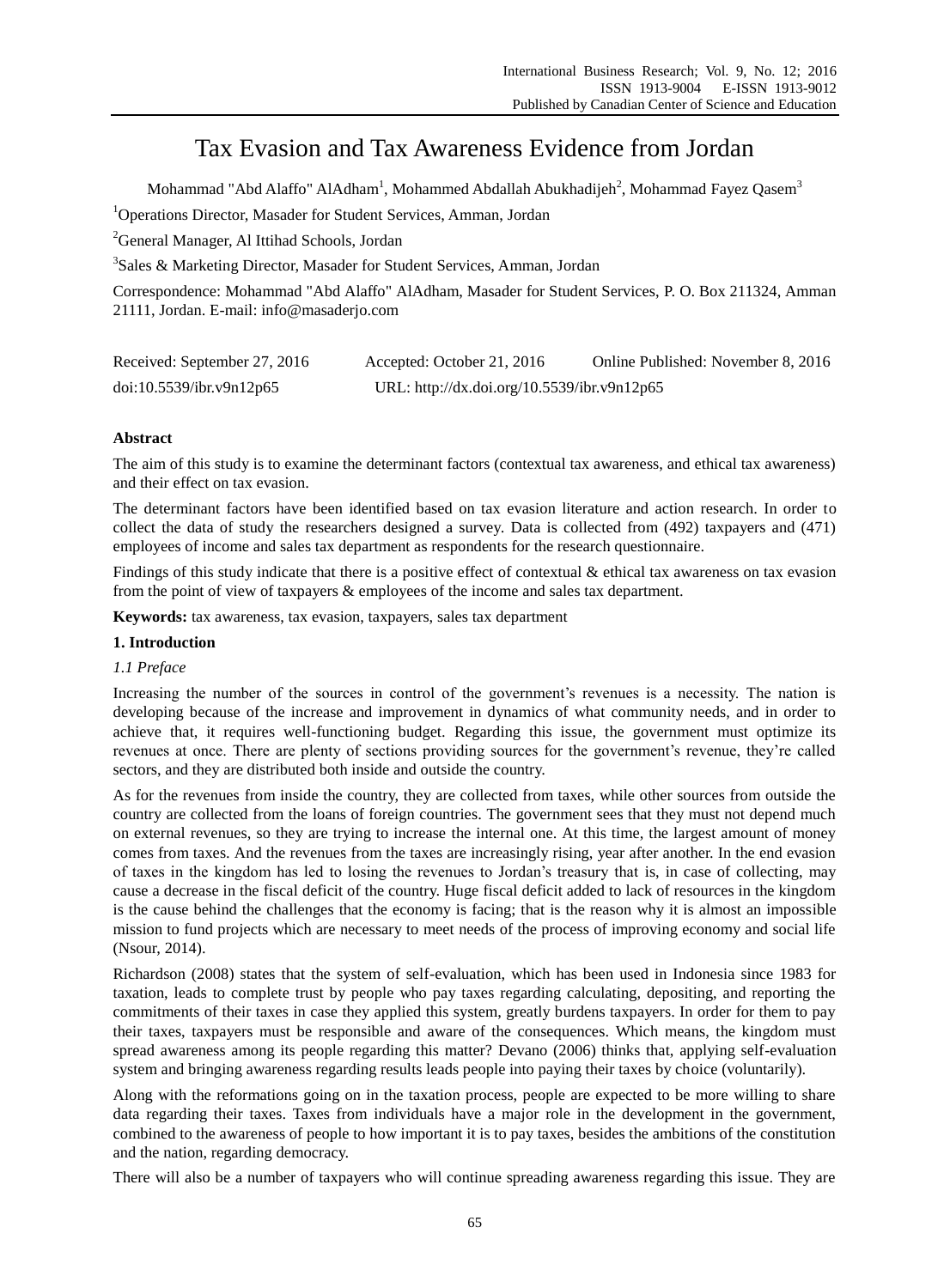needed to put their trust in the form of how the organization collects taxes and manages the taxation which is, in our case, the government of Jordan. The methodology of collecting taxes is easy and clear, as a result of revenue by taxes which are distributed regionally, which leads to making taxpayers pay all their taxes in full compliance because they feel like they are participating in the development of their country. People who pay taxes aspire and tend to pay the smallest amounts, and may sometimes attempt to completely avoid paying their taxes. Behaviors of this kind are common in this field of subject.

Thus a study has been conducted by the researcher, regarding the effect of the evasion of taxes and raising awareness in that matter, called The Effects raising the awareness around taxes and tax evasion.

## *1.2 Importance of the Study*

The phenomenon of tax evasion is global, experienced by developed and developing countries alike. Because tax evasion limits the ability of governments to provide revenue needed to finance economic development and at the same time puts additional burdens on taxpayers, countries seek to quell this phenomenon, the importance of the study came through studying tax awareness effects on tax evasion in order to reduce the evasion of taxes and increase The concept of tax awareness for individuals in the Jordanian society.

## *1.3 Problem and Questions of the Study*

There is a research conducted by Martinez and Rider (2005) regarding how tax fraud operations has developed in the USA, as a result of this research, less people will evade paying their taxes in case officers in the major of law enforcement worked on increasing taxes. The influence of the improved implementation is that people who pay taxes will comply. But still, the researcher Hinrichs (1966) found in Hammar et al.,(2006) taxpayer's reports doesn't include its net worth, coming from the results of the study which Sandmo conducted. Evasion of taxes (2005) led to producing a theory-based test in the United States of America, assuming that people who pay taxes spend their income on their needs in the economic field ignoring paying their taxes this matter is connected to the sum of awareness and ethics of people who pay taxes. Matters regarding taxes are very important and should not be neglected in the future. On the other hand, Jordan depends mainly on taxes collected from their citizens to serve them and find money for financial projects which will guarantee them a good amount of cash in the future. The number one source of revenue in Jordan is raising taxes from people; it equals 62% of the whole sum of revenues collected by the government in Jordan (Zu'bi and Khatatba, 2014). Therefore, evasion of corporates and companies in Jordan has a major effect on its economy.

Which means affecting the government's capability of serving citizens and companies properly? And let's not forget that evasion leads to burdening the workers at the department of income tax (Alshare, 2014). Problem of the study can be summarized in the following questions:

- 1. Does contextual tax awareness affect tax evasion from the point of view of the employees of the income and sales tax department?
- 2. Does ethical tax awareness affect tax evasion from the point of view of the employees of the income and sales tax department?
- 3. Does contextual tax awareness affect tax evasion from the point of view the taxpayers of the income and sales tax department?
- 4. Does ethical tax awareness affect tax evasion from the point the taxpayers of the income and sales tax department?

## **2. Literature Review**

The economy in Jordan faces the problems of lack of resources and financial deficits this affects the general budget, which makes the process of providing the funding required to meet the requirements of economic and social development a complicated process (Alshare, 2014). This summarizes the literary topics related to this study. It has been paying attention to see the studies that have been made in the local and international environment.

The first study on the subject is made by Chen (2003). The purpose of this study is integration of public capital with tax evasion into a standard AK growth model. In this model, the government is working to improve the tax rate, while individuals improve tax evasion. It knows the tax rate, tax evasion, and economic growth and then compares them with similar economies except those without tax evasion 10 countries. It makes surveys on the impact of three government policies on the tax rate, tax evasion and economic growth. The results of this study showed that the increase in the cost of tax evasion and the punitive fines reduces the tax evasion, while the increase in the tax audit reduces the tax evasion only if the cost of the tax application is not very high.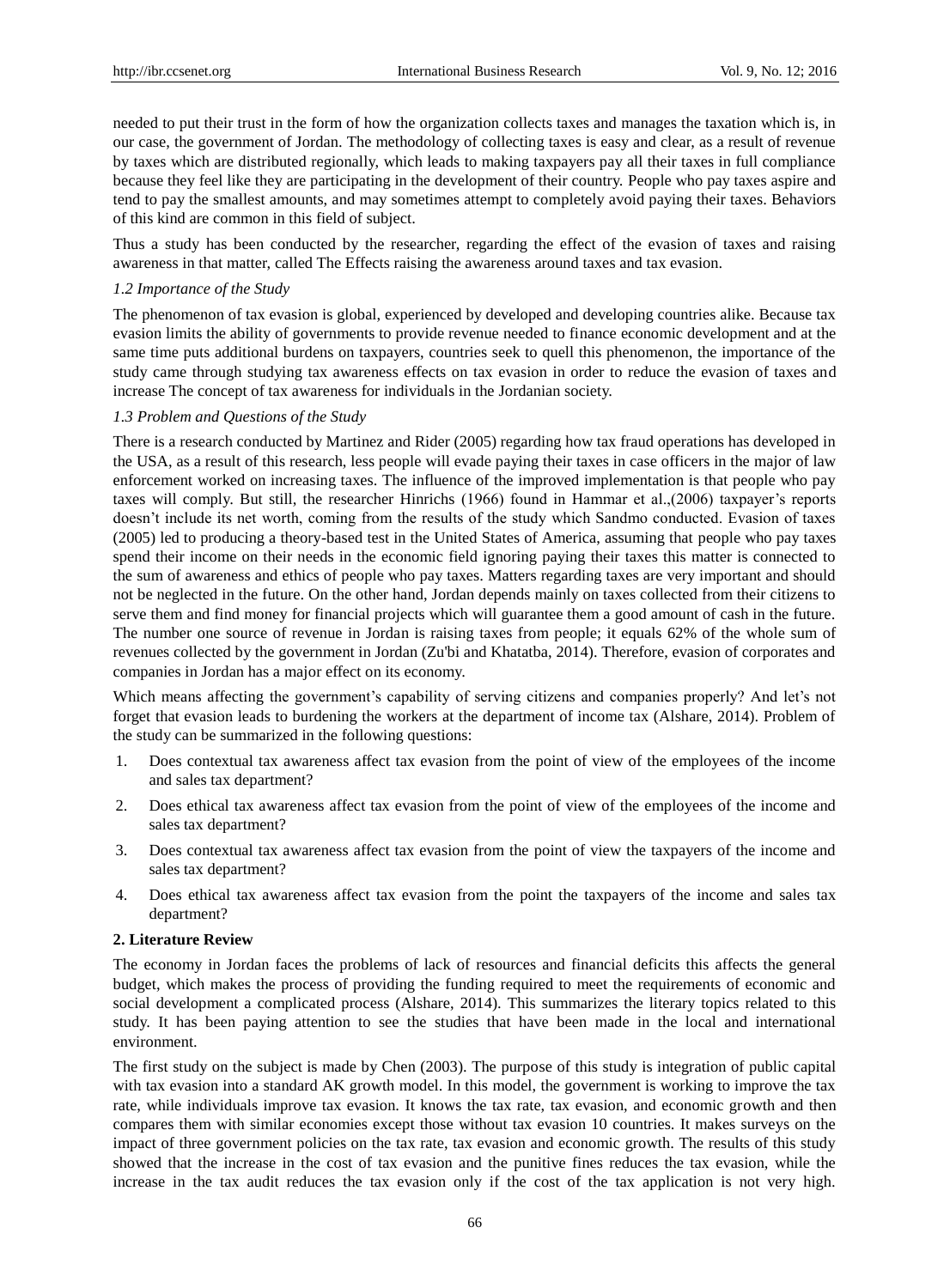Theoretically, the three policies do not clearly effect on the economic growth, due to the indirect effects on tax evasion and better tax rate. Two years later, Sandmo (2005) made a study. The purpose of his study was to give an overview of the main topics in the tax evasion theory starting from Allingham and Sandmo (2005), It presents comparative statistics to the original model of individual behavior where the decision of tax evasion is similar to the choice of the portfolio, and its extensions is to integrate the conscious social behavior and participation in the black labor market and evasion by companies from paying taxes. It also discusses the analysis of situations of taxes and problems involving the transition individual to aggregate analysis. In the end, it presents the issues that appear in the formulation of taxation ideally in case of tax evasion. Then, the study of Desai and Dharmapala (2006) came. The objective was to study the links between companies that avoid paying taxes, the increase in incentives for managers significantly and corporate governance structure. The researchers developed and tested a simple model to focus on the importance of integration in between tax sheltering and managerial diversion in determining how the impact of incentives significantly on decisions of tax sheltering. This model reveals the testable hypothesis that the characteristics of the governance of the company determine how incentives indemnities can change the decisions of sheltering. In order to attempt the model, the researchers make an experimental measure of avoidance companies from paying taxes- the component of the book- the tax gap is not based on accounting accruals- and study the link between tax evasion and incentive compensation process. The result of this study is that, for the full sample of firms, the increase in incentive compensation leads to a reduction in the level of tax sheltering.

As expected from the model, the link between incentive compensation and tax is a function of governance of the company. After that, Bashar and Haitham, (2008) decided to make a study. The aim of this study is to examine the evasion of income tax in Jordan and prescribed in different cures for this problem. This paper is about the problem of evasion of income tax. This study reviewed the reports from academics and statistics from the Income Tax Department. This study started with talking about an overview about the Income Tax Law, with clarification of the difference between tax avoidance and tax evasion and provided an empirical data on the size of evasion of income tax in Jordan. In the article 42 of the Income Tax Law, the anti-tax evasion provision, is made. In the last analysis, this study suggested a number of methods that can be used to address the evasion of income tax. The result was that as far as the Jordanian government is concerned about the subject of evasion of income tax, many legal and illegal techniques experience can be used. If the reaction of Jordanians is of non-compliance, the study says the story of how to create a culture of compliance with the income tax.

Another study made by Slehat (2009). The main purpose of this study is to examine the tendency towards the Jordanian payers of tax evasion through the study of the impact of these variables on tax evasion: (Age, gender, marital status, educational level, the level of income, source of income, corruption, bribery and tax rate, fine rate, probability of detection, fairness of the tax system and the government, religion, and ethics). Data was collected through questionnaires distributed to 212 respondents in Jordan and have been processed using the Statistical Package for Social Sciences for the purpose of this study. The result of this study showed there is a significant positive relationship between corruption and bribery, and tax rate, and fine rate, the possibility of discovery, fairness of the tax system and the government, religion, and ethics with tax evasion, while the education and the level of significant negative income with tax evasion. There is significance correlation but the relationship was positive between the marital status and tax evasion, but other factors such as age and the age, sex, and source of income have an important relationship but negative relationship. In 2010, two researchers made a study, Slemrod and Yitzhaki. The most important thing in this study is the theoretical models that integrate avoid and evade the problem of the overall decision that individuals face. This study is related to behavior expected in the model to what is known empirically about the extent of evasion and avoidance, and how its response to tax enforcement policy. Standard analysis discusses the impact of avoidance and evasion on the vertical and horizontal equity analysis as well as the efficiency costs; taxonomy of efficiency costs is presented. The researchers believe that the concept of marginal cost-efficiency of the funds is a useful way to summarize the normative issues that arise, and to expand the concept to cover administrative costs, avoidance, and evasion.

In addition to these studies, Jamil and Al-Naimat, (2013) made their study. The researchers in this study focused on the provisions of the Jordanian tax laws for the years 2003, 2009. In theoretical and analytical view, this study discussed the Jordanian tax laws, and provided a framework for decision-makers. It presents the concept and the types and classification of taxes. In addition, it discussed the properties, methods, and means the tax system in Jordan. To support and enrich the study, researchers worked through the data extracted from the budget bill for the years 2006-2009 for the comparisons. The study found that tax revenue for 2009 has increased, especially in the beginning of this year due to the increase in profits and income taxes on income and profits at a rate (58.7%). Otherwise, the national tax agency is linked to various other sectors. The study urged the importance of holding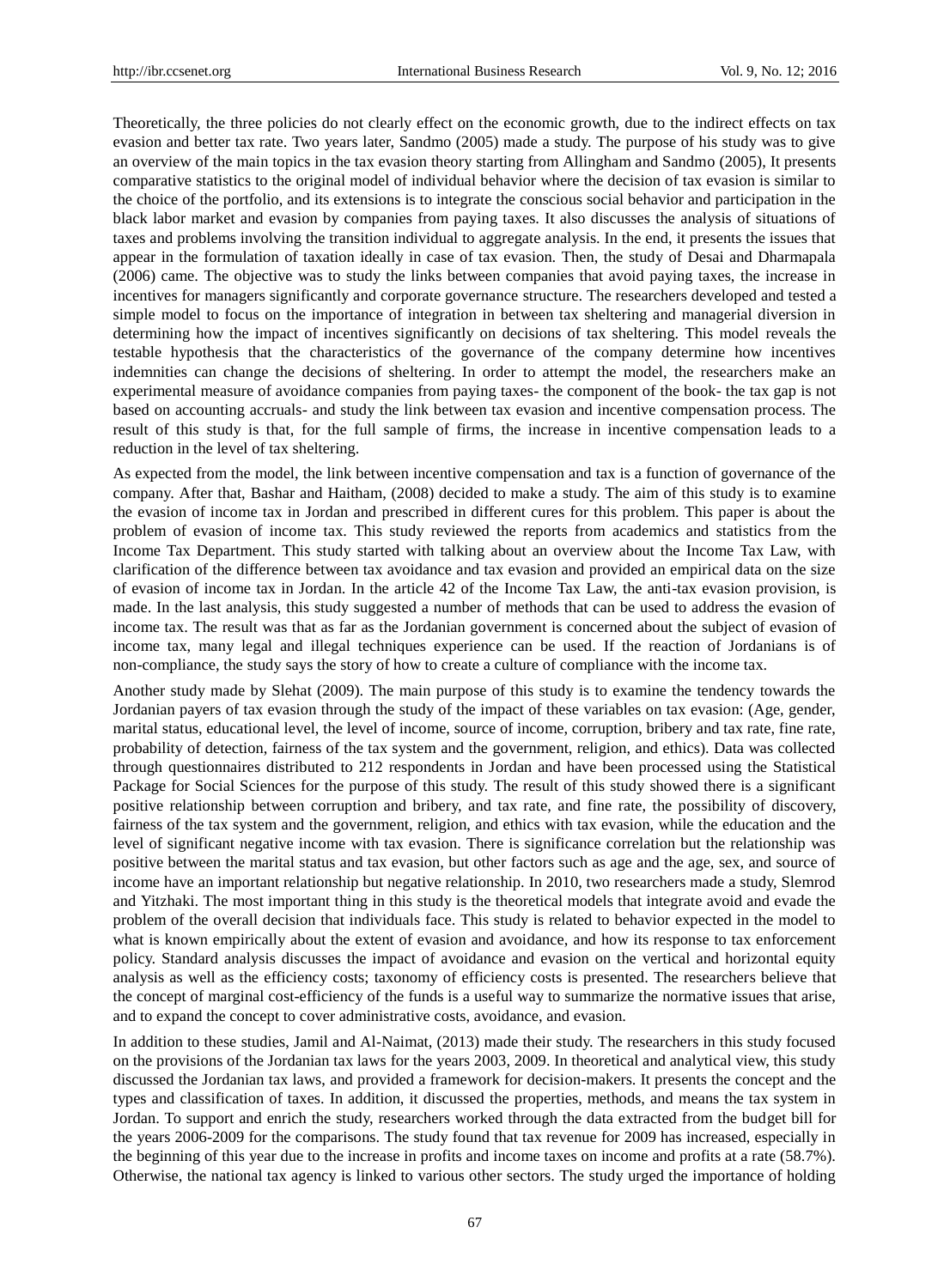training courses to link the financial and accounting framework. In the end, connecting taxation legalization and their amendments with Tax computerized accounting system allows to increase in number of those covered with tax computerized accounting system that allows providing tax declaration and the spread of installation and maintenance provided by the tax departments. Studies did not stop here, Alm study in 2012 came. The purpose of this study was to evaluate what we have learned about tax evasion since Michael Allingham and Agnar Sandmo launched the modern analysis of tax evasion in 1972. I highlight on three questions and the answers to these questions that have emerged over the years. The first question is how do we measure the extent of evasion? The second question is how can we explain these patterns of behavior? The third one is how can we use these insights to control evasion? Here, I will show my own answers to these questions by focusing on different examples of research. As a result of this study, almost the main conclusion is that we have learned many things, but we also still have many problems in our understanding of how to measure, explain, and control tax evasion. I will also provide some suggestions and some predictions about promising avenues of future research may lie. In the same year, Tabandeh et al. made a study (2012).

The aim of this study is to know the factors causing tax evasion and the relative contribution. The study used an Artificial Neural Network methodology on Malaysian data from 1963-2010. The results of this study showed that the tax burden, the size of government and the inflation rate have a positive impact on tax evasion, but the relationship is negative between tax payers' income and trade openness with tax evasion. On the other hand this study Serkan et al., (2015) the goal was to heavily focus on how religions shape attitudes towards ethics of tax evasion. First, this study begins with a glance at Four Views about the ethics of tax evasion that have emerged over the years, and then moves to review some of the topics of theoretical and empirical literature related to this subject. Practical aspect in this study is talking about attitudes toward tax evasion in 57 countries from the perspective of six religions using data from Wave 6 (2010-2014) the World Values Survey. The sample population is more than 52,000. It was examined More than a dozen demographic variables. The result of this study was that cheating on taxes does not vary according to religion. Was the last study Alsheikh et al., (2016), aims to point out the main factors that causing to tax evasion. It was relay on a sample of point views of external auditors in Amman city of 173 auditors. The main concluded were that tax rate, penalty, and company size have a statistical sign affecting on the tax evasion in Jordan.

## **3. Theoretical Framework**

Taxes in general are considered as important financial revenues of the country, and an essential resource to its treasury: where most of the countries depend on money collected from taxes to finance different expenses. Income tax however, is one of the most essential taxes in Jordan and this chapter comes to enable researcher to elaborate the tax, its definition, the development in its concept and the tax system in Jordan its objective, and its characteristics.

## *3.1 Definition of Tax and the Stages of Development of Its Concept*

The tax system is defined as practical formulation and translation of tax strategies in countries in order to achieve objectives that the state is welling to achieve. Tax in general is considered as a branch of accounting that involves; preparation of financial statements, to estimate the taxable income of individuals and consequently define the amount of taxes that should be paid in accordance with income tax law. As it is strictly related to the law, where it is imposed and collected according to means defined by the law. (Haddad & Bani Rasheed, 2010). The concept of tax has evolved throughout the ages, where history cites that the Pharaohs collected taxes and spent money in accordance with special systems. Greece, however, took some of these systems. Aristotle and Plato writings included important subjects, concerning finance of the state and its organization principals. Romans inherited the Greek systems, and amended it to suit their special needs. (Kim, 2008).

Income tax was first known in 1799 in Britain and was imposed on land to cover military expenditures. Income tax was known in the United States in 1861, during the civil war, a legislation was introduced in 1913 that imposes and organizes income tax. By the end of the first quarter of the twentieth century, legislation, laws, and tax systems started in the Arab lands by colonialization authorities. The development of societies and establishments of modern states and the objectives of taxes imposed by the state have also developed, where it became an important factor orients the economy in the prospects of improving or organizing it and consequently achieving the expected economical target. Such as establishing justice, eradication of injustice, organizing economical life, insuring public services, achieving goals related to demands and improving economic life. (Miskam et al., 2013).

Regarding the modern concept of tax, it can be said that the states and after the economic crises -great depression- that occurred in 1929, the tax concept was based on its consideration as a major resource of finance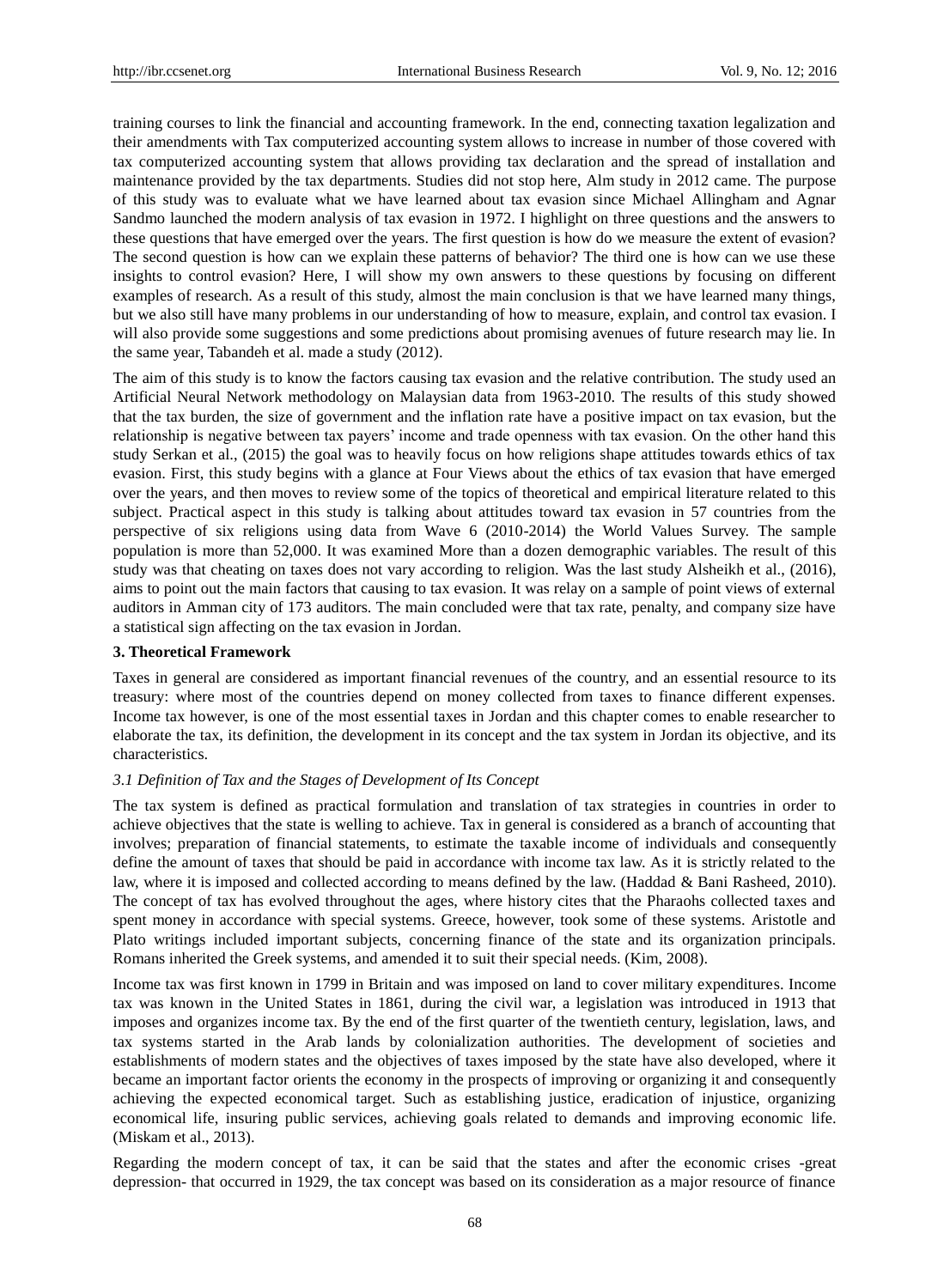and effective means for the state to monitor financial and social activities. (Stephan, 2015).

Revising a collection of tax literatures and judiciary concerning the tax definition it is found that most authors focus on two approaches. The first indicates the traditional definition of tax as a financial obligation that individuals are committed to pay to the state in accordance with legislations to cover general expenses. Thus, tax is "deductions from the private sector to support the state". The second trend defines the tax according to the modern concept as; deductions of money imposed by the general authorities on individuals according to their financial capabilities in the objective of covering general expenditures and to build state income. Tax is also a mandatory payment to the state, not regarded as a penalty, paid from the private sector to the public sector, imposed by a pre-defined amount, with no-expected return, to enable achieving different economic and social targets. The modern definition adds to the traditional definition that the effort deployed by the state to collect money from tax subjects is not the only objective but there are other economic, social, and political objectives. (Van, 2009).

The researcher believes that tax is a money lump sum imposed by the state on any individual whose income is taxable to cover general expenditures of the state.

#### *3.2 Tax Evasion*

Tax evasion phenomenon is considered one of the most important contemporizing financial crimes; its danger from tax point of view will be assessed through examining the financial, social, and economical objectives of these taxes. From financial aspect, tax is considered as an important source of revenue for the state. From an economical side it is an important tool to drive and orient the national economy by using it to encourage some economical activities through the use of tax incentives, also from social side; it contributes to eliminate the difference in social class by the redistribution of wealth.

Tax evasion leads to disturbing the equality and justice among taxpayers, honest taxpayers pay their taxes because of their belief in the tax obligation, whereas others evade. What worsens and endangers this matter that the state ,and due to its need to public money, will impose new taxes or increase existing taxes, which increases the tax burden on honest taxpayers, which might drive them to evade.

## **4. Method**

The aim of this study is to investigate the effect of Tax Awareness and Tax Evasion: Perceptions of Taxpayers and employees of income and sales tax department. To fulfill the goals of this study, a convenient research methodology has been adopted. This section debates the methodology and research design. It consists the methodology of the current study, population and sample, sources of data gathering, and data analysis methods used, and the hypotheses that have been created in light of the argument presented above, this study is an exploratory accounting research. It favors to adopt an analytical methodology. In relation to the research methods applied in this study, a quantitative research approach has been used where a research questionnaire has been particularly designed for the use of data collection from targeted population.

## *4.1 Research Method Design*

The study questionnaire survey has two sections; the first section gathers demographic information of the respondents. The statistical characteristics of human populations (as age or income) used especially to identify markets. While the second section is used to measure the constructs in the research model by using a 5-point Likert scale, with choices alternating from strongly disagree to strongly agree, where the second section is used to measure tax awareness.

#### *4.2 Population and Sample*

This study is targeting the taxpayers and employee of Income and Sales Tax department as respondents for the research questionnaire. In 2016. This study has used a random sample method to choose the sample which consists of (1000) taxpayers and employees of this department of the study population.

## *4.3 Hypotheses*

Ho1: There is no effect of contextual tax awareness on tax evasion from the point of view of the employees of the income and sales tax department

Ho2: There is no effect of ethical tax awareness on tax evasion from the point of view of the employees of the income and sales tax department.

Ho3: There is no effect of contextual tax awareness on tax evasion from the point of view of the taxpayers.

Ho4: There is no effect of ethical tax awareness on tax evasion from the point of view of the taxpayers.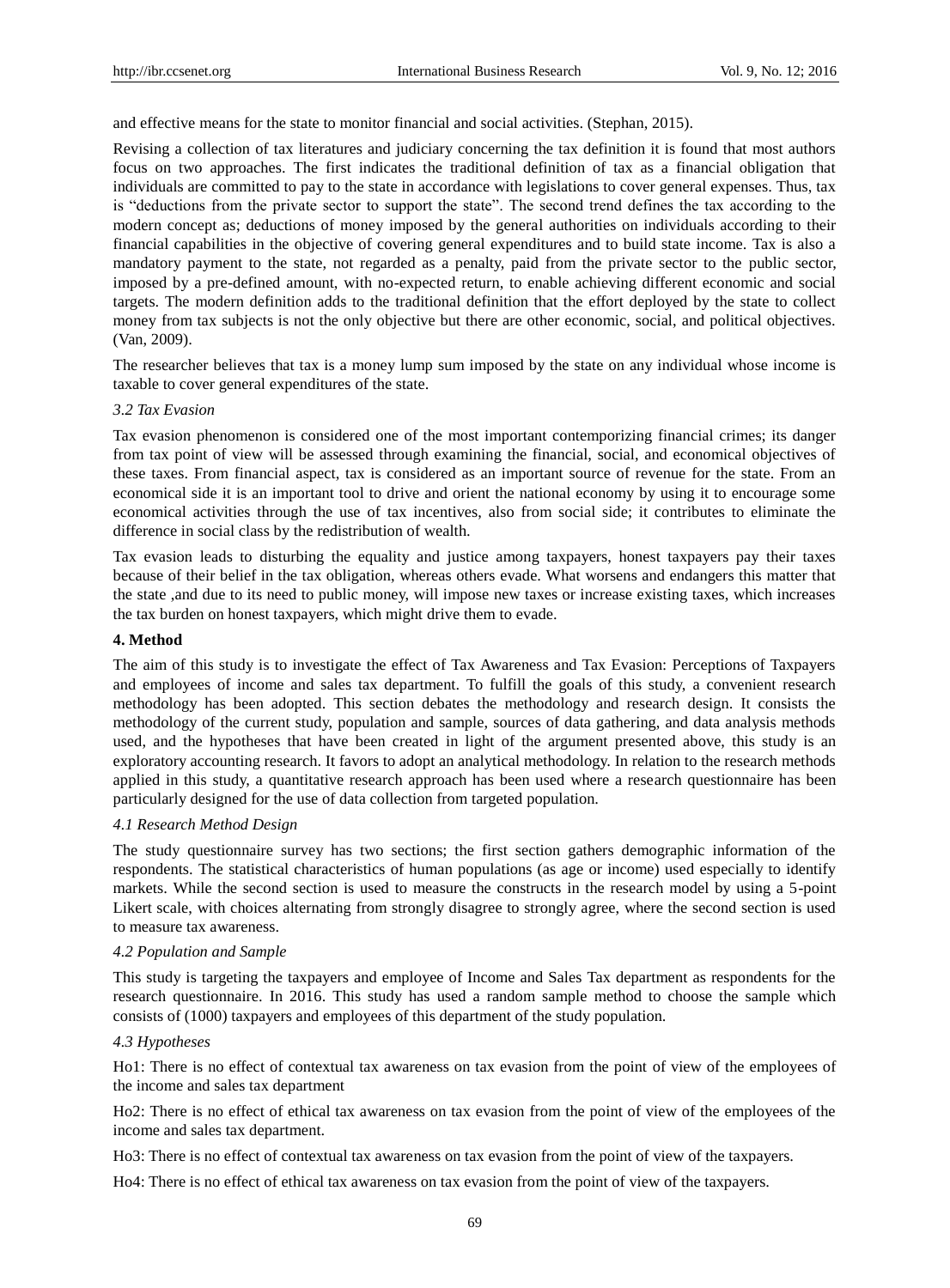## **5. Results**

This section presents the research findings. Focus here is given to present results related to the descriptive as well as the statistical parts. Results related to factors investigated in this study are presented, this includes: Tax Awareness / contextual, and Tax Awareness / Ethical. After gathering the data for the research, the researchers analyzed these data that was collected to elicit the results of the Perceptions of taxpayers and employees of income and sales tax department. This section includes two main parts. The first of which is concerned with the descriptive tests for the study variables. In the second part it represents testing the research hypotheses using *One-sample T-Test*.

## *5.1 Research Method Reliability Testing*

To obtain the necessary data for this research, a questionnaire has been designed to obtain answers of the targeted respondents (Perceptions of taxpayers and employees of income and sales tax department). The questionnaire consisted of two sections as shown in Table 1.

## Table 1. Research Questionnaire Components

| First Section: Demographical Information: | I am an income and sales tax, Gender, Age, Degree, Specialization,<br>Experience, Professional certifications |
|-------------------------------------------|---------------------------------------------------------------------------------------------------------------|
| Second Section: Variable's                |                                                                                                               |
| Tax Awareness / contextual (C)            | $O1-8$                                                                                                        |
| Tax Awareness / Ethical (E)               | O1-8                                                                                                          |

One of the most essential elements that should be taken into consideration when preparing a questionnaire is testing it and making sure it has the reliability element, by which it means the stability of the scale and that it does not contradict itself. In other words, it has to give the same results if it is re-applied to the same sample. To conduct a reliability test for the questionnaire questions, the current research has used the internal consistency equation by using the Cronbach's Alpha coefficient; Table (2) exhibits results of the questionnaire's reliability testing tests.

Table 2. Questionnaire Reliability Testing

| Item                           | Cronbach's Alpha Coefficient | Sum of Questions |
|--------------------------------|------------------------------|------------------|
| Tax Awareness / contextual (C) | 0.604                        |                  |
| Tax Awareness / Ethical (E)    | 0.791                        |                  |
| All Variables                  | 0.697                        | I ()             |

As given in Table 2, it is noted that Cronbach's Alpha coefficient ratios indicate there is a high degree of reliability for all of the questionnaire questions, where alpha coefficient was statistically acceptable for the whole components of the questionnaire since all of the variables ratios were higher than (60%) (Qasem et al., 2016 and Aladham et al., 2016), in which the questionnaire had, as a whole, a reliability degree of 0.697. The researchers believe that the reason of this goes to the long experience of the research sample participants as shown in Table 4.3 in the descriptive statist part of the study.

## *5.2 Result of the Descriptive Statistics and Its Variables*

In total, 1000 questionnaires were distributed on the research sample; (984) of which were answered (≈98%), (21) were excluded due to the lack of seriousness from respondents when filling out the sections of questionnaire. Thus, the final sample of the research is represented by (963) questionnaires representing (96.3%) of the distributed questionnaires. Table 3 Illustrates the demographic distribution of the research sample.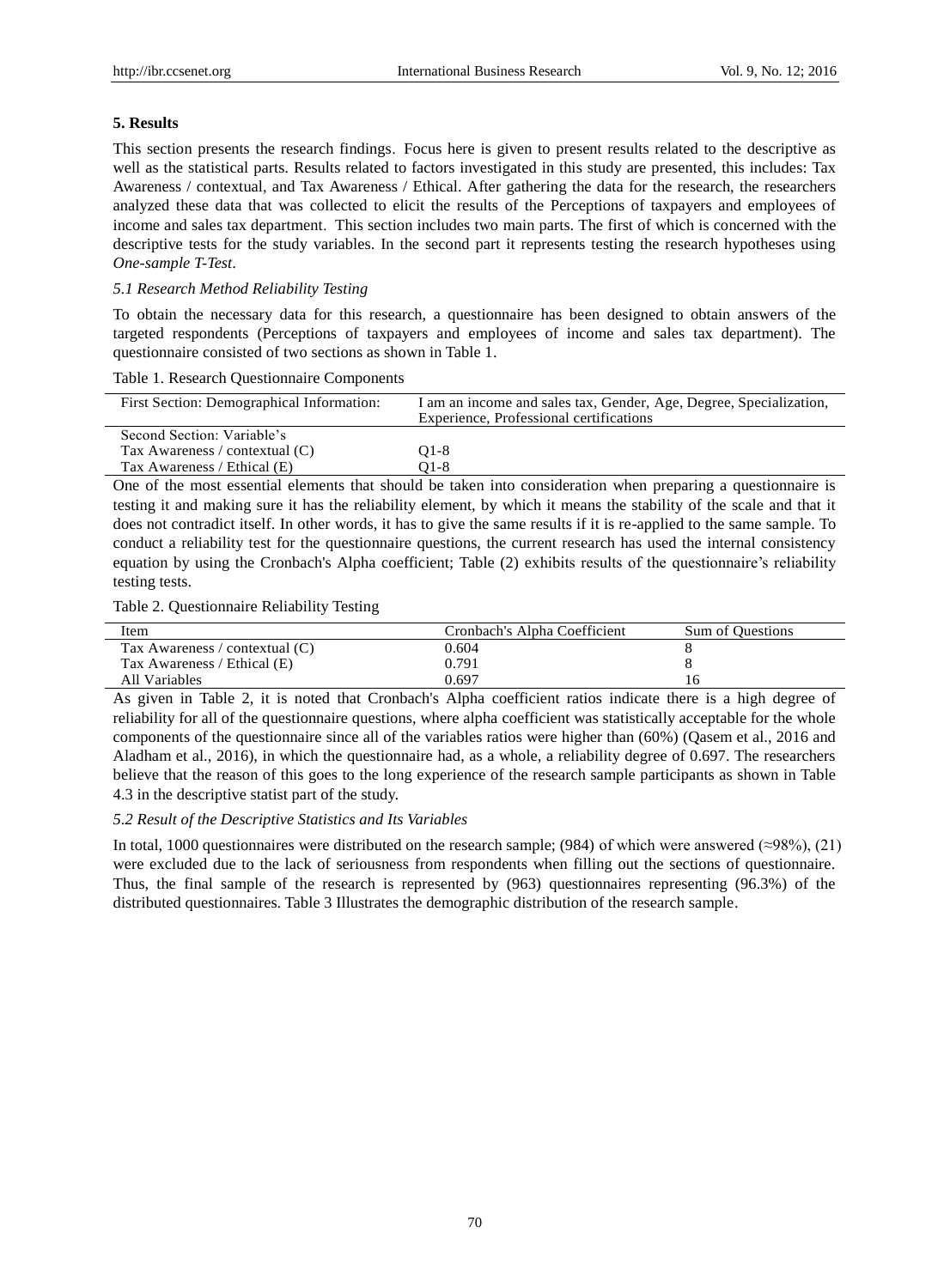| Item                                     | Frequency | Percent |
|------------------------------------------|-----------|---------|
| I am an income and sales tax:            |           |         |
| Employee                                 | 471       | 48.9%   |
| Taxpayer                                 | 492       | 51.1%   |
| Gender                                   |           |         |
| Female                                   | 741       | 76.9%   |
| Male                                     | 222       | 23.1%   |
| Age                                      |           |         |
| Less than 25 years                       | 147       | 15.2%   |
| from 25-35                               | 582       | 60.4%   |
| from 36-45                               | 183       | 19%     |
| 46 years & above                         | 51        | 5.4%    |
| Degree                                   |           |         |
| Diploma                                  | 8         | 0.8%    |
| <b>Bachelor</b>                          | 707       | 73.4%   |
| <b>Masters</b>                           | 243       | 25.2%   |
| Doctorate                                | 5         | 0.6%    |
| Specialization                           |           |         |
| Accounting                               | 801       | 0.6%    |
| Marketing                                | 3         | 5.7%    |
| Business administration                  | 47        | 4.8%    |
| Economy                                  | 103       | 10.6%   |
| Others                                   | 9         | 0.9%    |
| Experience of Employee (471 Perceptions) |           |         |
| Less than 2 years                        | 131       | 27.8%   |
| 2-5 years                                | 207       | 43.9%   |
| $5-10$ years                             | 118       | 25.1%   |
| More than 10 years                       | 10        | 3.2%    |
| <b>Professional Certifications</b>       |           |         |
| <b>JCPA</b>                              | 35        | 3.6%    |
| <b>CMA</b>                               | 17        | 1.7%    |
| <b>CPA</b>                               | 8         | 0.8%    |
| Other                                    | 147       | 15.4%   |
| No professional qualification hold       | 756       | 78.5%   |
| Total                                    | 963       | 100%    |

Table 3. Study Sample Participants Characteristics

As noted from Table 3 a large proportion of the sample has a good experience and educational level, for the percentage of those who have five years' experience and above was 28% of the respondents.To get the answers' rates for the research questions, the researchers used the descriptive statistics methods through finding averages, standard deviations for the answers of the study questions, and the final result for each axis. It should be taken into consideration that Likert Scale, used in the study, has to be graded correctly. When taking into account that the variable that expresses choices is an ordinal scale, then the potential answers will reflect weights: (strongly Agree  $= 5$ , Agree  $= 4$ , Neutral  $= 3$  Disagree  $= 2$ , and strongly disagree  $= 1$ ). Accordingly, arithmetic average (weighted average) is calculated by calculating firstly the length of the first period (by dividing 4/5), where "4" represents the number of distances, and "5" the number of choices. Therefore, the result will be 0.80 and thus, the distribution will be as follows:

| Scale                    | Weighted average |
|--------------------------|------------------|
| <b>Strongly Disagree</b> | $1.00 - 1.79$    |
| Disagree                 | $1.80 - 2.59$    |
| Neutral                  | $2.60 - 3.39$    |
| Agree                    | $3.40 - 4.19$    |
| <b>Strongly Agree</b>    | $4.20 - 5.00$    |

Based on the above mentioned, the descriptive results can be viewed in the following section.

71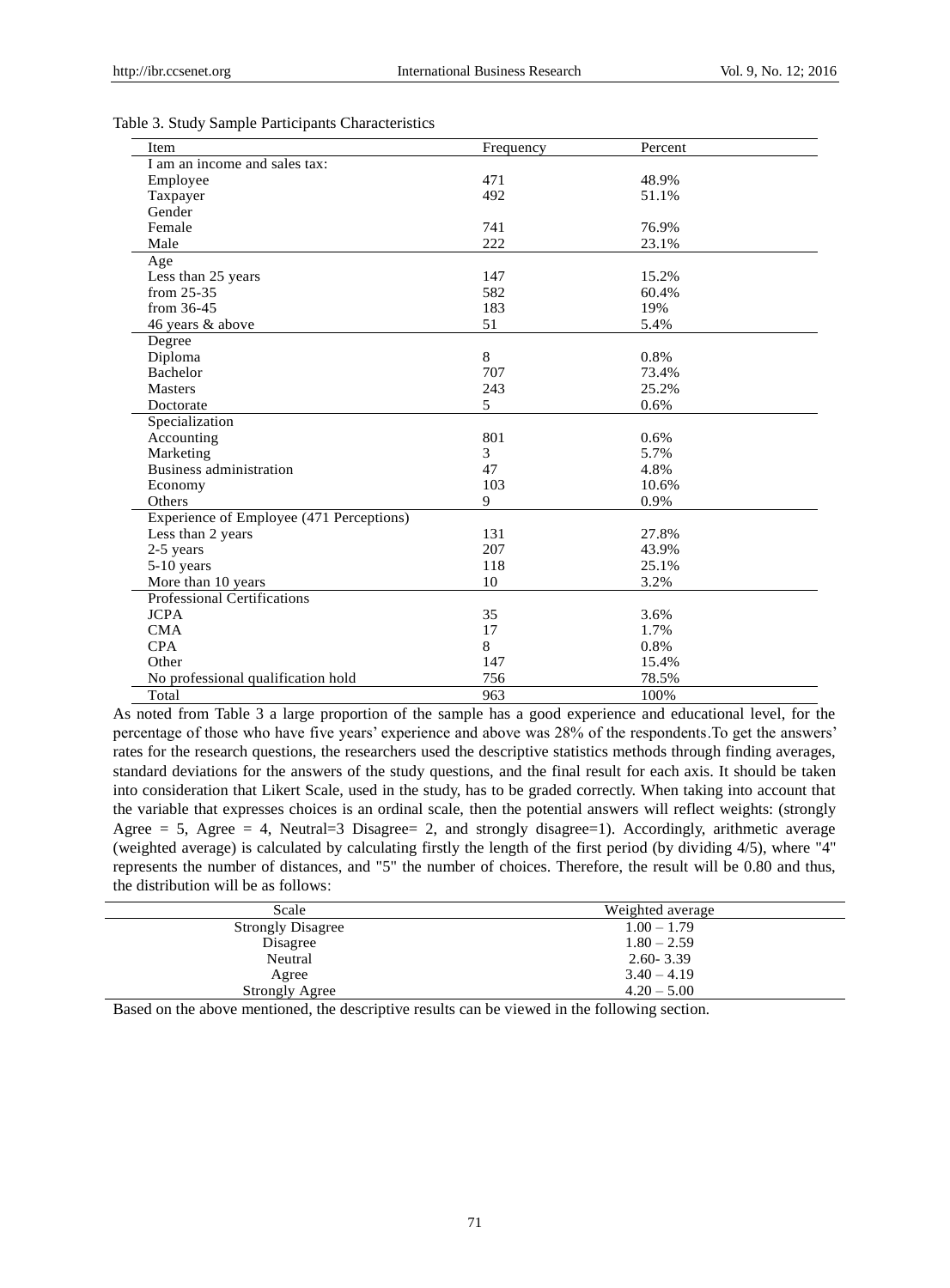|                          |      |                                                  | Tax Awareness / contextual (C) |                          |      |                   |        |
|--------------------------|------|--------------------------------------------------|--------------------------------|--------------------------|------|-------------------|--------|
| department               |      | Perceptions of employees of income and sales tax |                                | Perceptions of taxpayers |      |                   |        |
| Tax Rate                 | Mean | $S-$<br>Deviation                                | Result                         | Tax Rate                 | Mean | $S-$<br>Deviation | Result |
| Q1                       | 4.21 | 0.438                                            | Strongly<br>Agree              | Q <sub>1</sub>           | 3.97 | 0.631             | Agree  |
| Q <sub>2</sub>           | 4.07 | 0.451                                            | Agree                          | Q <sub>2</sub>           | 3.87 | 0.639             | Agree  |
| O <sub>3</sub>           | 4.15 | 0.517                                            | Agree                          | O <sub>3</sub>           | 4.04 | 0.437             | Agree  |
| Q <sub>4</sub>           | 3.97 | 0.601                                            | Agree                          | Q4                       | 3.99 | 0.630             | Agree  |
| Q <sub>5</sub>           | 3.87 | 0.646                                            | Agree                          | Q5                       | 4.01 | 0.441             | Agree  |
| Q <sub>6</sub>           | 4.14 | 0.501                                            | Agree                          | Q <sub>6</sub>           | 4.08 | 0.432             | Agree  |
| Q <sub>7</sub>           | 4.25 | 0.431                                            | Strongly<br>Agree              | Q <sub>7</sub>           | 4.06 | 0.435             | Agree  |
| Q8                       | 4.36 | 0.389                                            | Strongly<br>Agree              | Q <sub>8</sub>           | 3.77 | 0.641             | Agree  |
| Overall<br><b>Result</b> | 4.12 | 0.586                                            | Agree                          | Overall<br><b>Result</b> | 3.97 | 0.632             | Agree  |

|  |  | Table 4. Descriptive Analysis of Tax Awareness / Contextual |  |
|--|--|-------------------------------------------------------------|--|
|--|--|-------------------------------------------------------------|--|

Table 4 presents the descriptive results for the answers of the first axis questions which are related to the variable (Tax Awareness / contextual). It is clear from the table that the total average of the answers perceptions of employees of income and sales tax department is 4.12. According to Likert scale, the result of this axis will be (Agree). It is also clear from the table that the total average of the answers perceptions of taxpayers is 3.97. According to Likert scale, the result of this axis will be (Agree).

|                                        |                       |                                    | Tax Awareness / Ethical (E)        |                                 |                  |                                                |                                  |
|----------------------------------------|-----------------------|------------------------------------|------------------------------------|---------------------------------|------------------|------------------------------------------------|----------------------------------|
| department                             |                       | Perceptions of employees of income | and sales tax                      | Perceptions of taxpayers        |                  |                                                |                                  |
| Tax Rate                               | Mean                  | $S -$<br>Deviation                 | Result                             | Tax Rate                        | Mean             | $S -$<br>Deviation                             | Result                           |
| Q <sub>1</sub>                         | 4.21                  | 0.437                              | Strongly<br>Agree                  | Q1                              | 3.88             | 0.631                                          | Agree                            |
| Q <sub>2</sub>                         | 4.22                  | 0.434                              | Strongly<br>Agree                  | Q <sub>2</sub>                  | 3.84             | 0.639                                          | Agree                            |
| Q <sub>3</sub>                         | 4.04                  | 0.451                              | Agree                              | Q <sub>3</sub>                  | 4.01             | 0.437                                          | Agree                            |
| Q <sub>4</sub>                         | 4.41                  | 0.307                              | Strongly<br>Agree                  | Q4                              | 3.95             | 0.630                                          | Agree                            |
| Q <sub>5</sub>                         | 4.31                  | 0.317                              | Strongly<br>Agree                  | Q <sub>5</sub>                  | 4.02             | 0.441                                          | Agree                            |
| Q <sub>6</sub>                         | 4.24                  | 0.431                              | Strongly<br>Agree                  | Q <sub>6</sub>                  | 3.77             | 0.432                                          | Agree                            |
| Q7                                     | 4.27                  | 0.430                              | Strongly<br>Agree                  | Q7                              | 4.15             | 0.435                                          | Agree                            |
| Q8                                     | 4.39                  | 0.310                              | Strongly<br>Agree                  | Q8                              | 3.91             | 0.641                                          | Agree                            |
| <b>Overall</b><br><b>Result</b><br>--- | 4.26<br>$\sim$ $\sim$ | 0.431                              | <b>Strongly</b><br>Agree<br>$\sim$ | <b>Overall</b><br><b>Result</b> | 3.93<br>$\cdots$ | 0.642<br>$\sim$ $\sim$ $\sim$ $\sim$<br>$\sim$ | Agree<br>$\cdot$ $\cdot$ $\cdot$ |

Table 5. Descriptive Analysis of Tax Awareness / Ethical (E)

Table 5 presents the descriptive results for the answers of the first axis questions which are related to the variable (Tax Awareness / Ethical). It is clear from the table that the total average of the answers perceptions of employees of income and sales tax department is 4.26. According to Likert scale, the result of this axis will be (Strongly Agree). It is also clear from the table that the total average of the answers perceptions of taxpayers is 3.93. According to Likert scale, the result of this axis will be (Agree).

## *5.3 Research Hypotheses Testing*

To prove or reject the research hypotheses, the researcher has used the One Sample T-test method by depending on P-value and Ho:  $\mu \ge 3$  to accept or reject hypotheses; where P-value should be less than 0.05, and  $\mu \ge 3$ , to reject the null hypothesis and accept the alternative one.

Ho1: There is no effect of contextual tax awareness on tax evasion from the point of view of the employees of the income and sales tax department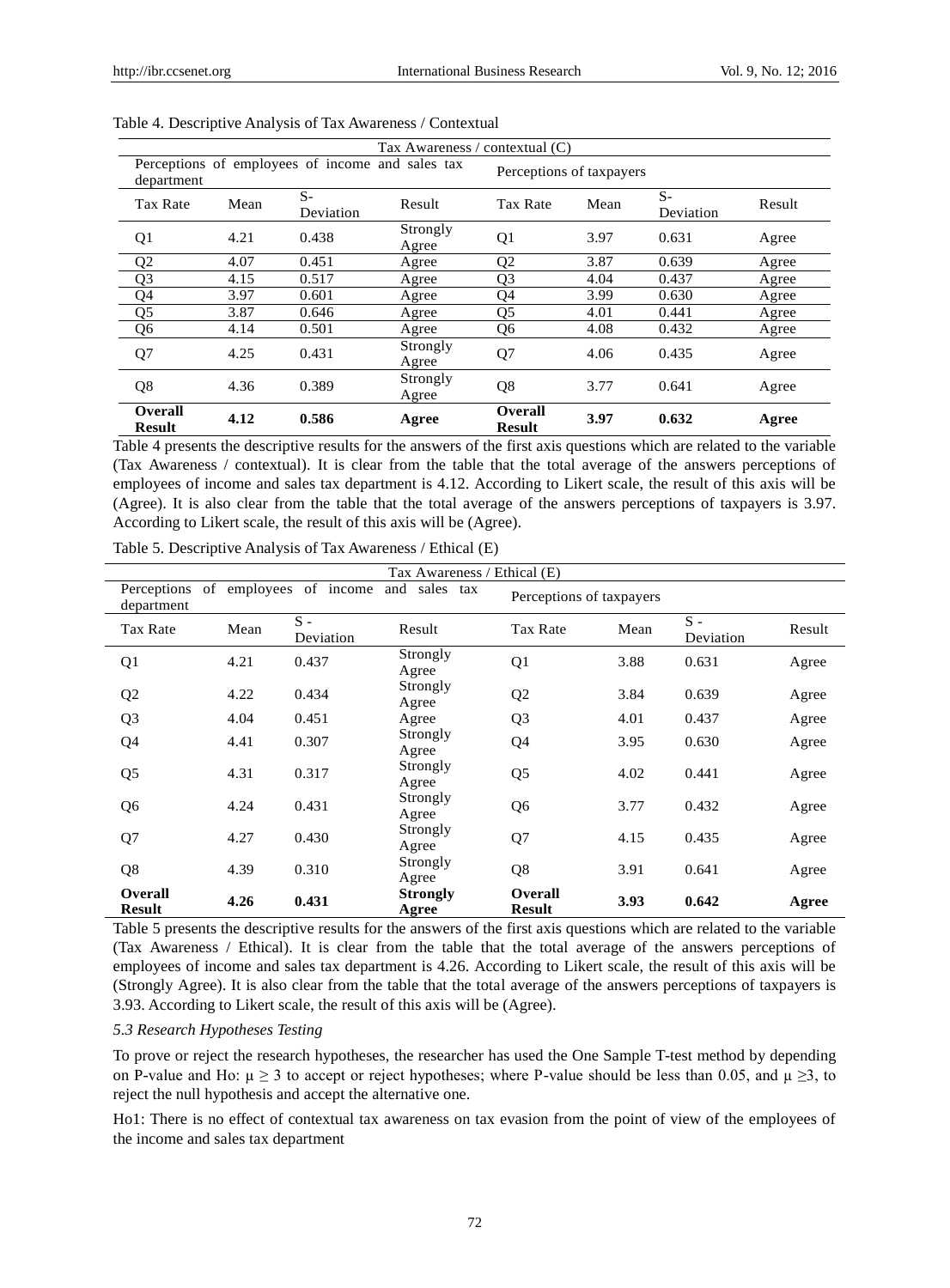#### Table 6. One Sample T-test of the Effect of Contextual Tax Awareness on Tax Evasion

| $\cdot$<br>۔ ۔<br>. . | - | $\sim$ and<br>ωT | ear      | on           |
|-----------------------|---|------------------|----------|--------------|
|                       | . | --<br>╰          | . .<br>. | $\sim$<br>סי |

Table 6 Views One Sample T-test results for the variable (contextual tax awareness) and its effect on the tax evasion point of view of the employees of the income and sales tax department. Results in the table show that mean value are (4.12), which indicates the existence of an Agree by the members of the study. Study findings have shown that (P-value  $\leq 5\%$ ) has reached (0.011) and Ho:  $\mu > 3$ , has reached (4.12). Based on the rule which states the rejection of the null hypothesis "Ho" If the value of P is less than (0.05), and Ho:  $\mu \ge 3$ , meaning that contextual tax awareness effect tax evasion; therefore, rejecting the first null hypothesis and accepting the alternative one which says " There is effect of contextual tax awareness on tax evasion from the point of view of the employees of the income and sales tax department".

Ho2: There is no effect of ethical tax awareness on tax evasion from the point of view of the employees of the income and sales tax department.

Table 7. One Sample T-test of the Effect of Ethical Tax Awareness on Tax Evasion

| . .<br>- - | m<br>$\overline{\phantom{0}}$ | treedom<br>۵۵<br>ገ1                  | $\alpha$<br>Cal. | ıμ |
|------------|-------------------------------|--------------------------------------|------------------|----|
| 000        | 1 L G<br>ບ.∟                  | $\overline{\phantom{0}}$<br>ν<br>. . | +.∠∪             | ு  |

Table 7 Views One Sample T-test results for the variable (ethical tax awareness) and its effect on the tax evasion point of view of the employees of the income and sales tax department. Results in the table show that mean value are (4.26), which indicates the existence of a Strongly Agree by the members of the study. Study findings have shown that (P-value < 5%) has reached (0.000) and Ho:  $\mu \ge 3$ , has reached (4.26). Based on the rule which states the rejection of the null hypothesis "Ho" If the value of P is less than (0.05), and Ho:  $\mu \ge 3$ , meaning that ethical tax awareness effect tax evasion; therefore, rejecting the Second null hypothesis and accepting the alternative one which says "There is effect of ethical tax awareness on tax evasion from the point of view of the employees of the income and sales tax department".

Ho3: There is no effect of contextual tax awareness on tax evasion from the point of view of the taxpayers.

Table 8. One Sample T-test of the Effect of Contextual Tax Awareness on Tax Evasion

| . .<br>.<br>.    | . .<br>$\mathbf \tau$<br>- | $\sim$ $\sim$ $\sim$<br>raa<br>$\Omega$ | - - -<br>vieal. |      |
|------------------|----------------------------|-----------------------------------------|-----------------|------|
| $\Omega$<br>∪.∪∠ | .                          | <u>, 1</u>                              | <u>.</u>        | -- - |

Table 8 Views One Sample T-test results for the variable (contextual tax awareness) and its effect on the tax evasion point of view of the reviewers of the income and sales tax department. Results in the table show that mean value are (3.97), which indicates the existence of a strongly Agree by the members of the study. Study findings have shown that (P-value < 5%) has reached (0.027) and Ho:  $\mu \ge 3$ , has reached (3.97). Based on the rule which states the rejection of the null hypothesis "Ho" If the value of P is less than (0.05), and Ho:  $\mu \ge 3$ , meaning that contextual tax awareness effect tax evasion; therefore, rejecting the third null hypothesis and accepting the alternative one which says " There is effect of contextual tax awareness on tax evasion from the point of view of the taxpayers ".

Ho4: There is no effect of ethical tax awareness on tax evasion from the point of view of the taxpayers.

Table 9. One Sample T-test of the Effect of Size on Tax Evasion

| .<br>.<br>ıu | m            | freedom<br>$\sim$ | lean<br>M | $\sim$<br>UΙ<br>∼ |
|--------------|--------------|-------------------|-----------|-------------------|
| 020<br>∪.∪∠  | $-1$<br>◡.◡∠ | ו ש<br>.          | <u>.</u>  | 0.642             |

Table 4.9 Views One Sample T-test results for the variable (ethical tax awareness) and its effect on the tax evasion from the point of view of the taxpayers of the income and sales tax department. Results in the table show that mean value are (3.93), which indicates the existence of a strongly Agree by the members of the study. Study findings have shown that (P-value < 5%) has reached (0.029) and Ho:  $\mu \ge 3$ , has reached (3.93). Based on the rule which states the rejection of the null hypothesis "Ho" If the value of P is less than (0.05), and Ho:  $\mu \ge 3$ , meaning that ethical tax awareness effect tax evasion; therefore, rejecting the fourth null hypothesis and accepting the alternative one which says "There is effect of ethical tax awareness on tax evasion from the point of view of the taxpayers".

## **6. Discussion**

The study primarily reached the conclusion that the first and second null hypotheses related to the income and sales tax department (tax assessors), are rejected. Researchers believe that the real reason behind rejecting these hypotheses is the nature of their work in the department, which necessities that all taxpayers of the department are most likely subjects of tax evasion in order to reach the real value of the taxes levied on an individual. The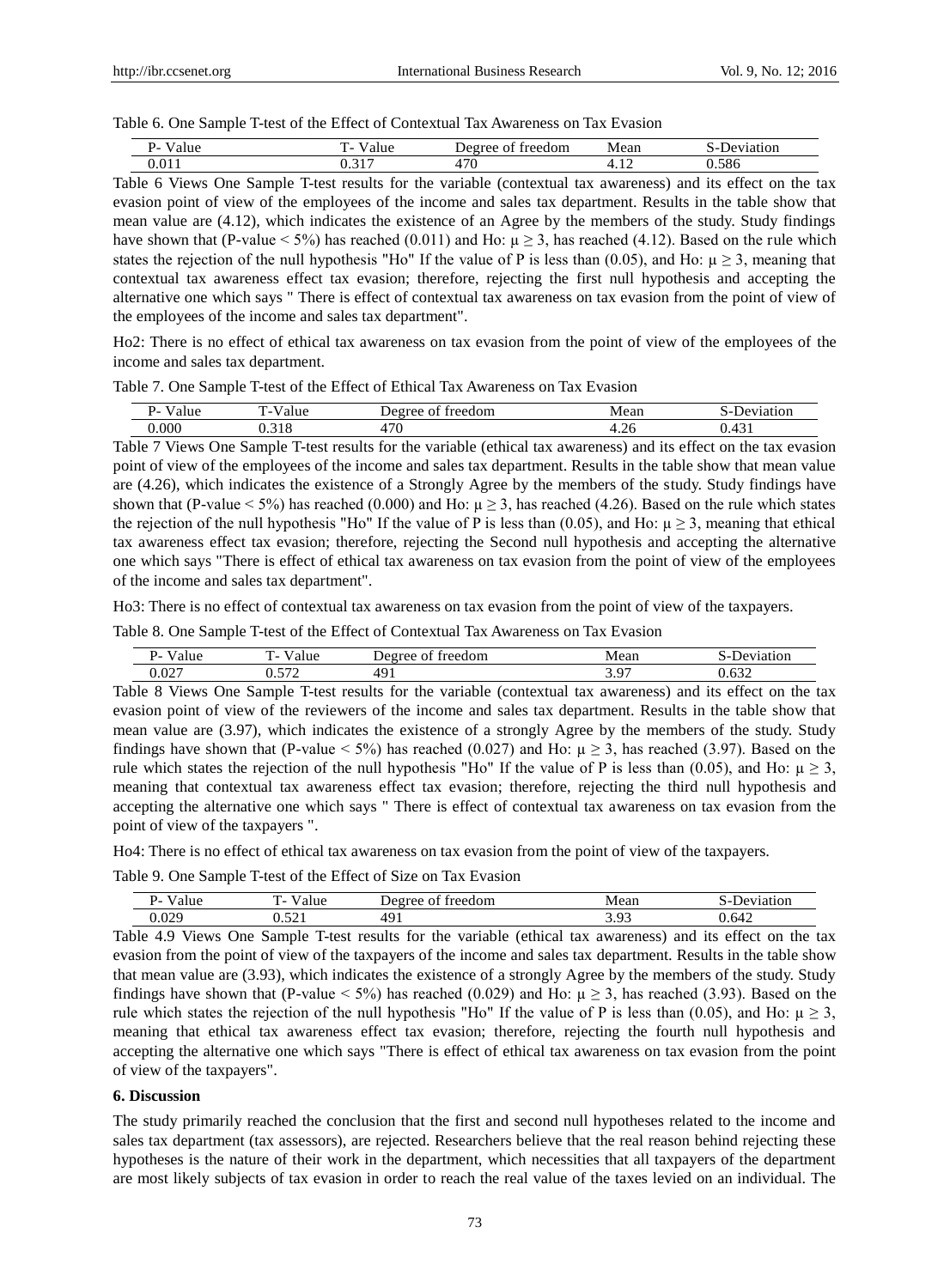purpose of their job is to implement justice and equality among all citizens regardless of their social classification. As emphasis on this tendency, the income and sales tax department had amended the temporary law (28) for the year 2009 to the law (34) in 2014 effective as from 2015 due to its ability to enrich the government's treasury.

The outcomes of the study also proved that the third and fourth null hypotheses targeting the taxpayers of the department have a minor and week effect. The possible explanation of this outcome is the general concept among taxpayers that tax payment is a form of imposed payment and reduction of their wealth without considering its effects on the country's economy. Since Jordan is a non-productive country, money collected from taxes levied is essential to its treasury.

As far as the ethics are concerned, the general trend acts as if the concept of tax is not applicable. Despite the fact that the tax concept became obvious, but they tend to evade tax either fully or partially for certain sectors in the purpose of enlarging their wealth and conserving it, since they look at tax as a mere aggression on their own wealth and belongings.

The searchers team deduced that the difference in the consequences of tax evasion between (tax assessors) and taxpayers could be the result to the total difference in perspective of both parties, where the tax employees work on increasing the income of the country in the aim of improving the country's economy. On the opposite side the taxpayers increase their income from their own perspective to enlarge their wealth and conserve it by evading taxes and this represent the reason of difference in perspective between the two parties. This study faced a number of limitations, as sum of the interviewed people specially those among the taxpayers of the department due to their suspicion that the outcome of this survey could be used for their taxation affairs. This study also faced the problem of not having sufficient time to generalize this survey in different areas inside and outside Amman. This weakened the generalization of this study on the totality of the society. As a result, this study recommends performing more detailed studies on all income and sales departments to generalize result in order to reach a virtual perspective on tax evasion for both parties. This study also recommends improving individuals awareness through using different means such as universities, mass media and visual or non- visual media, that shows the negative effects on tax evasion on different country's such as health, education, transportation and others.

## **References**

- AlAdham, M., Qasem, M., Al-Nimer, M., & Yousef, A. A. (2015). The Impact of Marketing Strategy on Profitability in Medical Jordanian Corporations. *International Business Research, 8*(11), 61. http://dx.doi.org/10.5539/ibr.v8n11p61
- Allingham, S., & Sandmo, S. (2005). The theory of tax evasion: A retrospective view. *National Tax Journal*, 643-663.
- Alm, J. (2012). Measuring, explaining, and controlling tax evasion: lessons from theory, experiments, and field studies. *International Tax and Public Finance*, *19*(1), 54-77[.](http://dx.doi.org/10.1007/s10797-011-9171-2) <http://dx.doi.org/10.1007/s10797-011-9171-2>
- Alshare, M. (2014). Tax Evasion in Jordan: reasons, causes, and size. *The Jordanian Economic and Social council*.
- Alsheikh, E. Y., Aladham, M. A., Qasem, M. F., & Yousef, A. A. (2016). Factors Affecting Corporate Tax Evasion: Evidence from Jordan. *International Journal for Innovation Education and Research, 4*(6).
- Chen, B. L. (2003). Tax evasion in a model of endogenous growth. *Review of Economic Dynamics, 6*(2), 381-40[3.](http://dx.doi.org/10.1016/S1094-2025%2803%2900002-4) [http://dx.doi.org/10.1016/S1094-2025\(03\)00002-4](http://dx.doi.org/10.1016/S1094-2025%2803%2900002-4)
- Hammar, H., Jagers, S., & Nordblom, K. (2006). Perceived tax evasion and the importance of trust. *The Journal of Socio Economics, 38*(2), 238-245.<http://dx.doi.org/10.1016/j.socec.2008.07.003>
- Hinrichs, H. H. (1966). A General Theory of Tax Structure Change During Economic Development (The Law School of Harvard University, Cambridge, MA).
- Jamil, M. A. S. (2013). Theoretical and Analytical Study of Tax Law in Jordan According to the: Income Tax and Sales Tax and Its Relationship with Revenues and Tax Evasion. *International Journal of Financial Research, 4*(3), 107.
- Kim, S. (2008). Does Political Intention Affect Tax Evasion? *Journal of Policy Modeling, 30,* 401-415. <http://dx.doi.org/10.1016/j.jpolmod.2007.12.004>
- Malkawi, B. H., & Haloush, H. A. (2008). The case of income tax evasion in Jordan: symptoms and